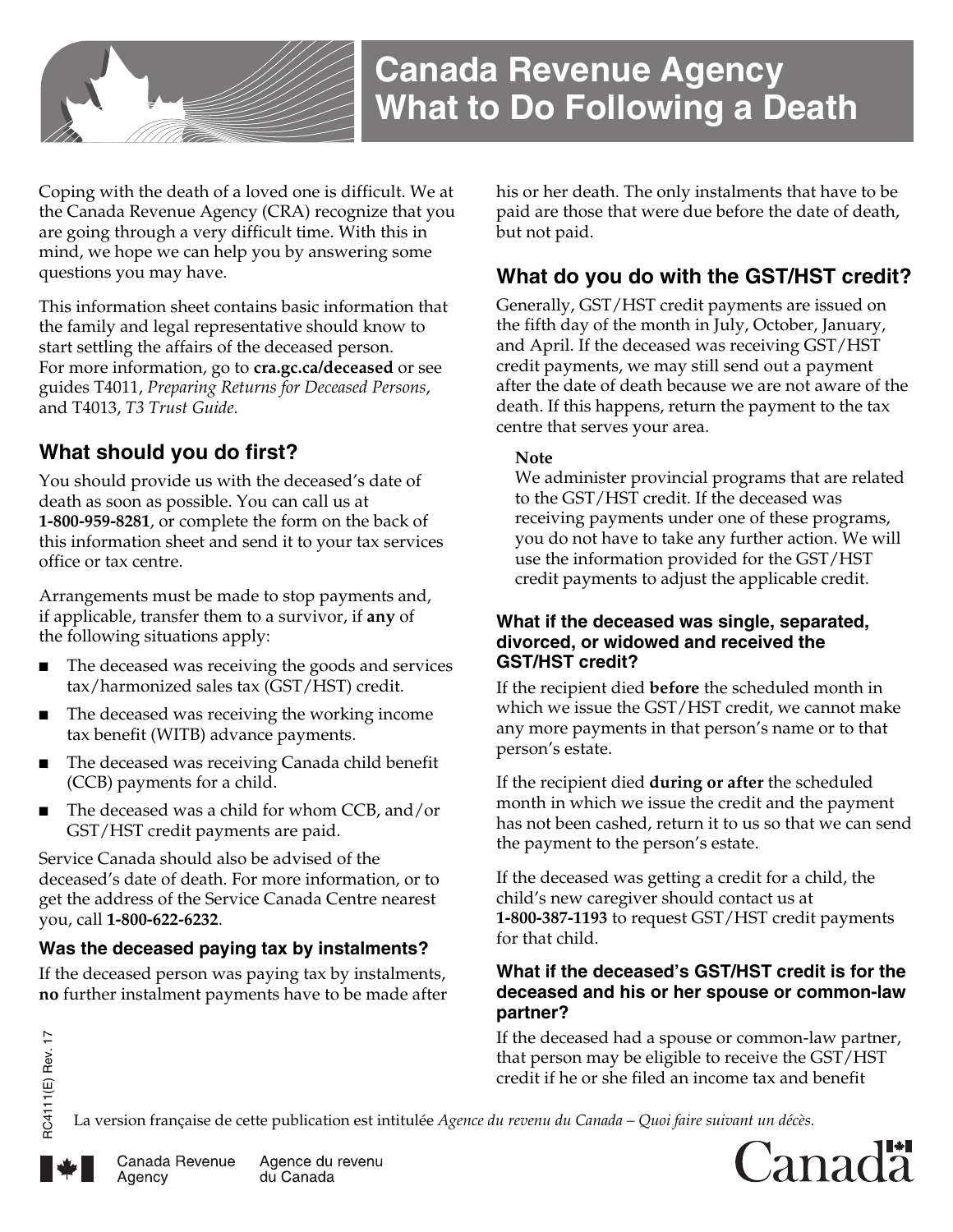return. The GST/HST credit payments will be based on his or her net income alone.

#### **What if the surviving spouse's or common-law partner's GST/HST credit includes a claim for the deceased?**

If the surviving spouse's or common-law partner's GST/HST credit included an amount for the deceased, the payments will be recalculated based on his or her net income alone and will only include a claim for himself or herself and any children, if applicable.

## **What if the deceased is an eligible child?**

Entitlement to GST/HST credit payments for a deceased child stops the quarter after the child's date of death. You should notify us of the date of death so that we can update our records.

## **What do you do with the Canada child benefit (CCB) payments?**

### **What if the deceased was receiving CCB payments?**

Contact us at **1-800-387-1193** and let us know the date of death. If the deceased person was receiving CCB payments for a child, and the surviving spouse or common-law partner is the child's parent, we will usually transfer the CCB payments to that person.

If anyone else, other than the parent, is now primarily responsible for the child, that person will have to apply for benefit payments for the child by:

- using the "Apply for child benefits" online service on My Account at **canada.ca/my-cra-account**; or
- completing and submitting Form RC66, *Canada Child Benefits Application*, which is available at **canada.ca/get-cra-forms** or by calling **1-800-387-1193.**

#### **Note**

If the deceased was receiving payments under provincial or territorial child benefit and credit programs administered by the CRA, there is no need to apply separately to qualify. We will use the information from the application to determine the new caregiver's eligibility for these programs.

### **What if the deceased's spouse or common-law partner receives the CCB?**

If you are the surviving spouse or common-law partner and you receive CCB payments for a child, contact us at **1-800-387-1193** to provide us with the date of death, and we will automatically recalculate the payments excluding the deceased person's net income.

## **What if the deceased is an eligible child?**

Your entitlement to CCB payments stops the month after the child's date of death. You should notify us of the date of death so that we can update our records.

# **Are you the legal representative?**

You are the legal representative of a deceased person if:

- you are named as the executor in the will;
- you are appointed as the administrator of the estate by a court; or
- you are the liquidator for an estate in Quebec; or
- you are requesting to be the deceased's representative by completing an Affidavit form when there are no legal documents.

As the legal representative, your responsibilities under the *Income Tax Act* include:

- filing all required returns for the deceased;
- making sure all taxes owing are paid;
- letting the beneficiaries know which, if any, of the amounts they receive from the estate are taxable; and
- obtaining a clearance certificate to certify that all amounts owing to the CRA are paid.

#### **Note**

Fees paid to you as an executor or administrator of an estate must be reported on a T4 slip unless they are included in your business income.

If you are the legal representative, you may need information from the deceased person's tax records.

Before we can give you this information, we need the following:

- a copy of the death certificate;
- the deceased's social insurance number which must be included on any request or document you send to us;
- a **complete** copy of the will or other legal document such as a grant of probate or letters of administration showing that you are the legal representative; and
- the new mailing address for the estate, if applicable.

#### **Notes**

As the legal representative, you may wish to appoint an authorized representative to deal with the CRA for tax matters on your behalf. You may do so by completing Form T1013, *Authorizing or Cancelling a Representative*.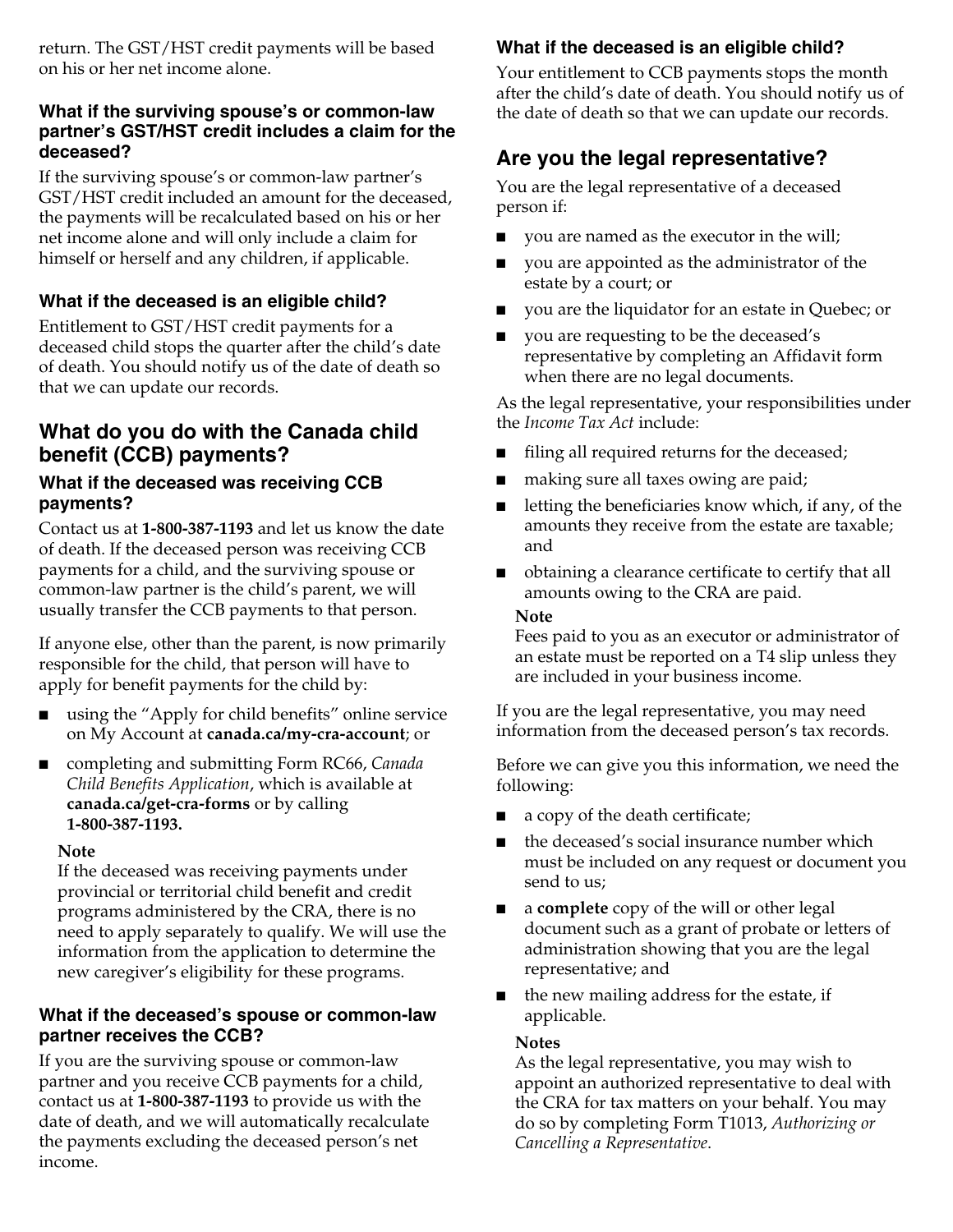If you are a family member of the deceased and you are unable to obtain the legal documents required to establish yourself as the legal representative complete the Affidavit form in accordance with the province or territory of the deceased and send it with the requested documents to the Taxpayer Representative Identification System (TRIS) Unit of the deceased's tax centre. To find the applicable Affidavit form, go to **canada.ca/en/revenueagency/services/tax/individuals/life-events/whatwhen-someone-died/affidavit-form-intestatesituations.html.**

In order for you to have **online access** to the taxpayer's account, you must register for Represent a Client at **canada.ca/taxes-representatives** prior to sending a copy of the legal documents. Once registered with the Represent a Client service, make sure you provide your RepID when you are submitting all the required documents naming you as the legal representative.

## **What is the due date for the final tax return and any balance owing?**

The deceased's final return and any balance owing are due on or before the following dates:

| Period when death occurred | Due date                              |
|----------------------------|---------------------------------------|
| January 1 to October 31    | April 30 of the<br>following year     |
| November 1 to December 31  | Six months after<br>the date of death |

#### **Note**

The due date for filing the T1 return of a surviving spouse or common-law partner who was living with the deceased is the same as the due date for filing the deceased's final return indicated in the chart above. However, any balance owing on the surviving spouse's or common-law partner's return still has to be paid on or before April 30 of the following year to avoid interest charges.

If the deceased or the deceased's spouse or common-law partner was carrying on a business during the year when the death occurred, the following filing due dates apply:

| Period when death occurred | Filing due date                                                                                                    |
|----------------------------|--------------------------------------------------------------------------------------------------------------------|
| January 1 to October 31    | June 15 of the<br>following year,<br>although any balance<br>owing is still due on<br>April 30                     |
| November 1 to December 15  | June 15 of the<br>following year,<br>although any balance<br>owing is due six<br>months after the<br>date of death |
| December 16 to December 31 | Six months after the<br>date of death<br>(including any<br>balance owing)                                          |

If you file the final return late and there is a balance owing, we will charge a late-filing penalty. If you do not pay the balance owing from the final return in full by the balance due date (whether April 30 of the following year or six months after death of the individual, as applicable), we will charge interest on the unpaid amount. The interest will start to accumulate from the day after the balance due date.

### **Previous year return**

If a person dies after December 31, but on or before the filing due date for his or her return for the immediately preceding year (usually April 30), and that person had not yet filed that return, the due date for filing it, as well as for paying the balance owing, is six months after the date of death. The due date for filing the same prior year T1 return of a surviving spouse or common-law partner who was living with the deceased is the same as the due date for filing the deceased's prior year return. However, any balance owing on the surviving spouse's or common-law partner's return still has to be paid on or before April 30 of the current year to avoid interest charges. The filing due dates for previous year returns that are already due but which the deceased had not yet filed, remain the same.

# **How do you contact the CRA?**

To find more contact information, go to **canada.ca/cra-contact** or if you need help, call us at **1-800-959-8281**.

If you would like any of our publications, go to **canada.ca/get-cra-forms**, or call **1-800-959-8281**